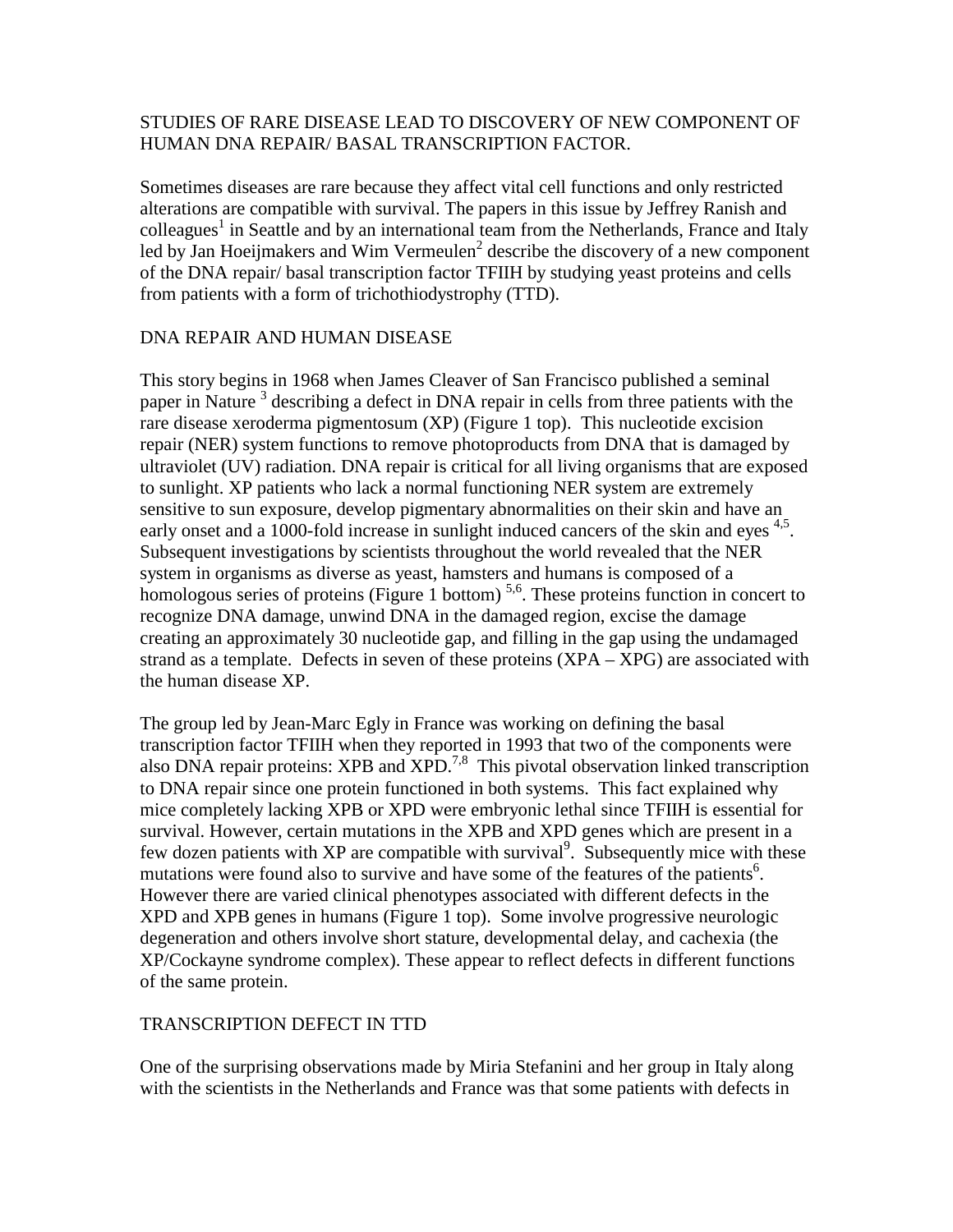XPD or XPB have the phenotype of trichothiodystrophy  $(TTD)^{10-12}$ . These cells behaved in culture like XP cells but the patients have a very different phenotype with sulfur deficient brittle hair, skin photosensitivity without increased pigmentation and no increase in cancer susceptibility<sup>5</sup>. In 1993 they also identified a patient with TTD whose cells were hypersensitive to killing by UV but did not have defects in XPB or  $XPD<sup>13</sup>$ . This began a 10 year quest for the defective gene in TTD-A cells.

Since XPB and XPD were components of TFIIH, this complex became a candidate for the causative gene for TTD-A. Measurements of TFIIH showed low levels in TTD-A cells<sup>14</sup>. However, laborious sequencing of each of the 9 known components showed no mutations and addition of each of these purified TFIIH proteins did not correct the cellular defect  $14$ . Finally, new observations in yeast and in alga<sup>15</sup> came to the attention of the Dutch researchers. Ranish indicated that his group had found TFB5, a new component of TFIIH, in yeast. Like TTD-A cells, yeast cells that were deficient in TFB5 were hypersensitive to killing by UV. In addition, Rex1 a suppressor of UV sensitive mutants in the alga *Chlamydomonas reinhardtii*<sup>15</sup>, had sequence homology to TFB5! They decided to exploit this information to determine whether the human homologue of TFB5 was defective in TTD-A cells. They assembled an international group of experts and used cellular, molecular and physical techniques to attain their goal. They cloned the new human factor (called TTDA), determined its size (8 kD), and its interactions with other human TFIIH components. They demonstrated functional correction of the DNA repair defect, the UV survival defect and the impaired TFIIH levels in TTD-A cells along with identifying mutations in this gene in cells from 4 affected patients in 3 families. Why was this important protein missed for so long? It seems that since it is so small – only 8 kD – that it was traveling with marker dyes in purification gels and was not visualized. However, persistence finally triumphed.

## FROM BEDSIDE TO BENCH

These two papers illustrate the importance of studies of rare human diseases, of basic mechanisms of protein interaction in yeast, and of exchange of scientific information. Only 3 families are known with TTD-A but they provided information about functioning of transcription in all of humanity – indeed of most living eukaryotes. Similarly, the new technique of quantitative proteomics for the study of macromolecular complexes<sup>1</sup> has provided insights into important protein interactions. The varied clinical phenotypes represented in the top portion of Figure 1 may be the result of altered interactions of the defective proteins with others that control growth, development or cancer susceptibility. Only some of the proteins listed in the bottom of Figure 1 are currently associated with clinical diseases. The clinical phenotypes of the known disorders are very varied. Perhaps other rare diseases may result from defects in these proteins with phenotypes that we can only conjecture at this time.

Reference List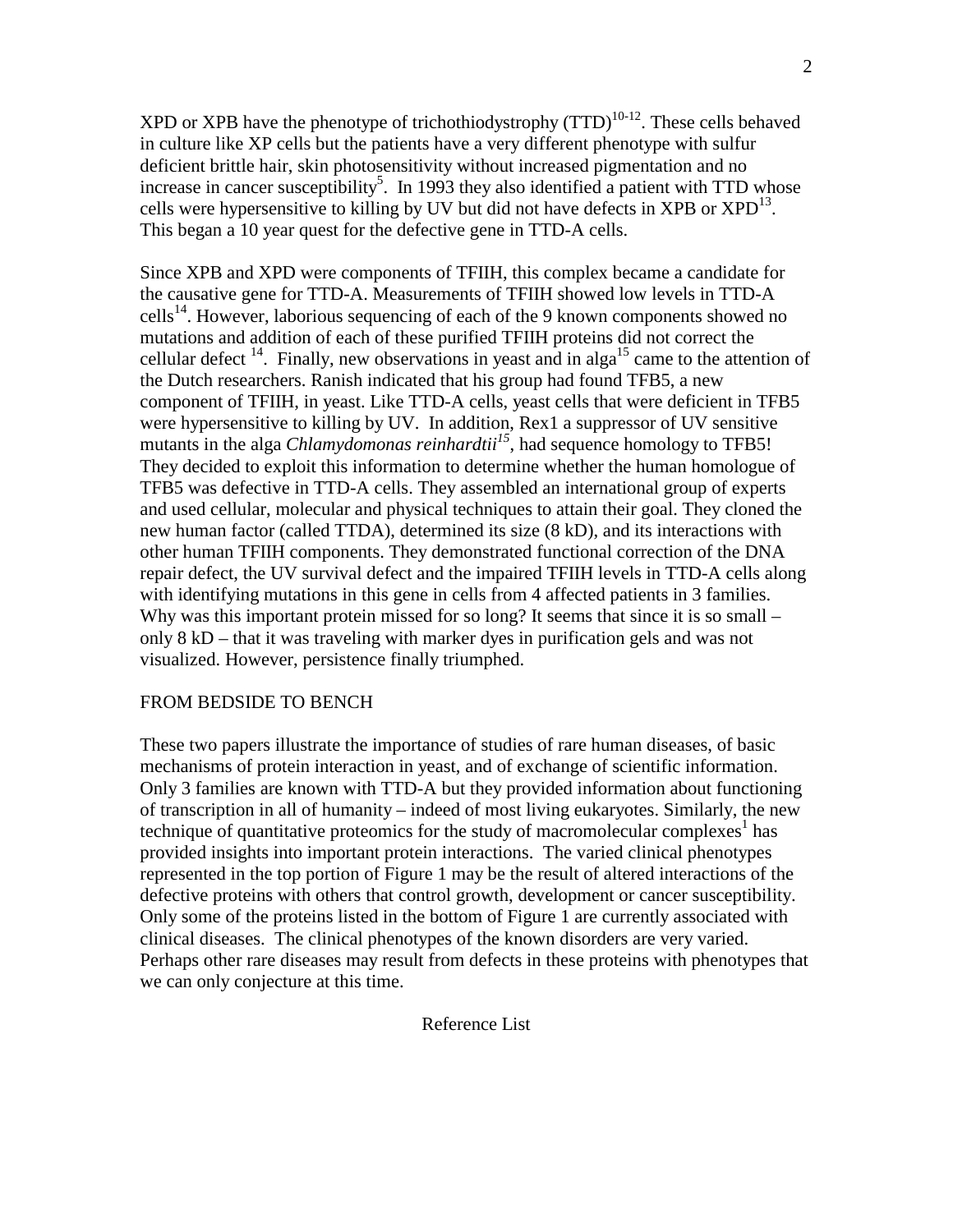- 1. Ranish, J. A. et al. Quantitative proteomic identificaiton of TFB5, a new component of general treanscription/DNA repair factor IIH. Nature Genetics (In press). 2004.
- Ref Type: Generic
	- 2. Giglia-Mari, G. et al. A new, tenth subunit of TFIIH is responsible for the DNA repair syndrome trichithiodystrophy group A and stabiilzes TFIIH. Nature Genetics (In Press). 2004.
- Ref Type: Generic
	- 3. Cleaver, J. E. Defective repair replication of DNA in xeroderma pigmentosum. *Nature* **218**, 652-656 (1968).
	- 4. Kraemer, K. H., Lee, M. M., & Scotto, J. Xeroderma pigmentosum. Cutaneous, ocular, and neurologic abnormalities in 830 published cases. *Arch.Dermatol.* **123**, 241-250 (1987).
	- 5. Bootsma, D., Kraemer, K. H., Cleaver, J. E., & Hoeijmakers, J. H. J. Nucleotide excision repair syndromes: xeroderma pigmentosum, Cockayne syndrome, and trichothiodystrophy in *The Genetic Basis of Human Cancer, second edition* 211-237. McGraw-Hill, New York (2002).
	- 6. Friedberg, E. C. How nucleotide excision repair protects against cancer. *Nat.Rev.Cancer* **1**, 22-33 (2001).
	- 7. Schaeffer, L. *et al.* DNA repair helicase: a component of BTF2 (TFIIH) basic transcription factor [see comments]. *Science* **260**, 58-63 (1993).
	- 8. Schaeffer, L. *et al.* The ERCC2/DNA repair protein is associated with the class II BTF2/TFIIH transcription factor. *EMBO J.* **13**, 2388-2392 (1994).
	- 9. Lehmann, A. R. The xeroderma pigmentosum group D (XPD) gene: one gene, two functions, three diseases. *Genes Dev.* **15**, 15-23 (2001).
	- 10. Stefanini, M. *et al.* Xeroderma pigmentosum (complementation group D) mutation is present in patients affected by trichothiodystrophy with photosensitivity. *Hum.Genet.* **74**, 107-112 (1986).
	- 11. Mondello, C. *et al.* Molecular analysis of the *XP-D* gene in Italian families with patients affected by trichothiodystrophy and xeroderma pigmentosum group D. *Mutat.Res.DNA Repair* **314**, 159-165 (1994).
	- 12. Weeda, G. *et al.* A mutation in the XPB/ERCC3 DNA repair transcription gene, associated with trichothiodystrophy. *Am.J.Hum.Genet.* **60**, 320-329 (1997).
	- 13. Stefanini, M. *et al.* A new nucleotide-excision-repair gene associated with the disorder trichothiodystrophy. *Am.J.Hum.Genet.* **53**, 817-821 (1993).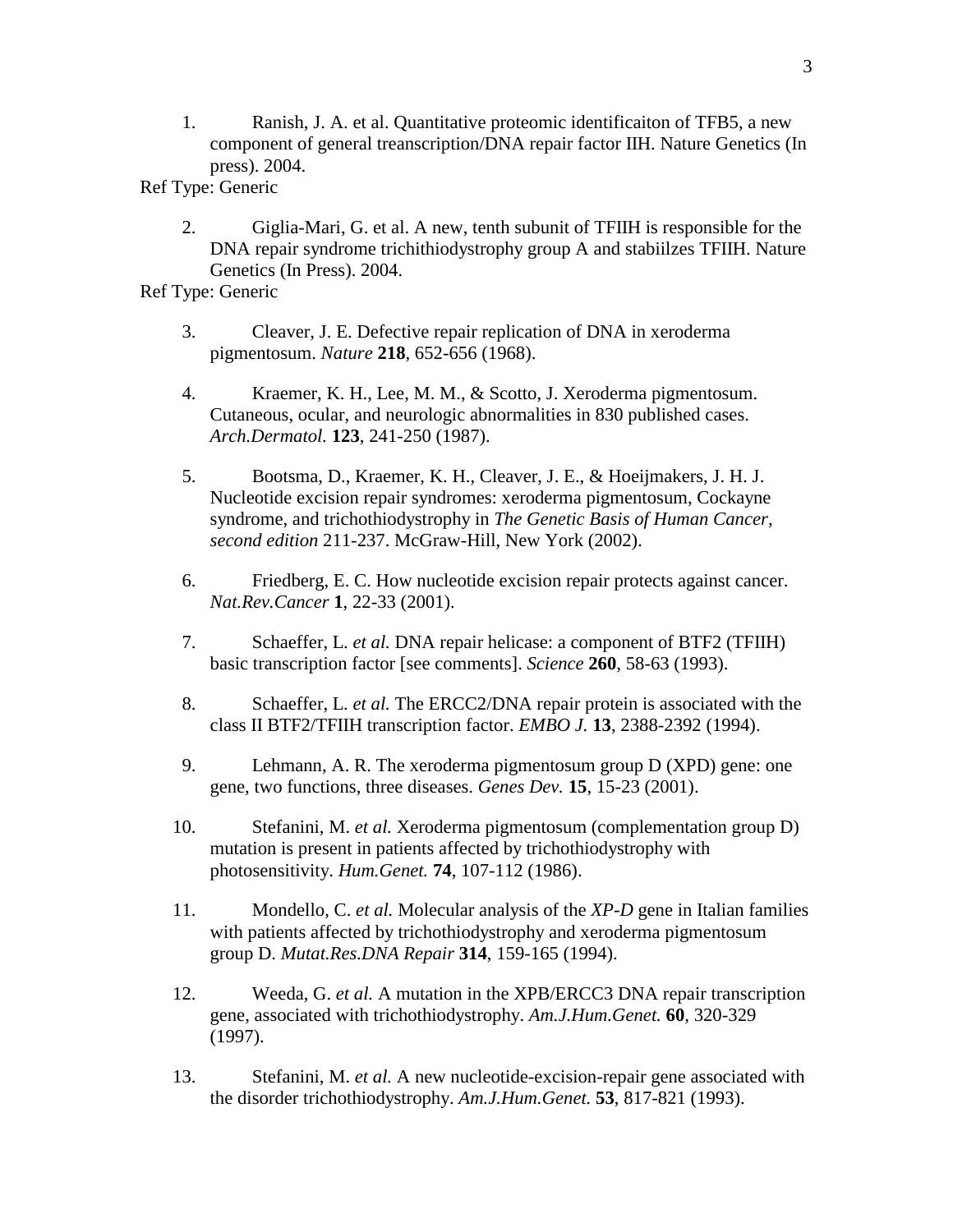- 14. Vermeulen, W. *et al.* Sublimiting concentration of TFIIH transcription/DNA repair factor causes TTD-A trichothiodystrophy disorder. *Nat.Genet.* **26**, 307-313 (2000).
- 15. Cenkci, B., Petersen, J. L., & Small, G. D. REX1, a novel gene required for DNA repair. *J Biol.Chem.* **278**, 22574-22577 (2003).

 Kenneth H. Kraemer, M.D. Chief, DNA Repair Section Basic Research Laboratory National Cancer Institute Building 37 Room 4002 MSC 4258 Bethesda, MD 20892-4258 301-496-9033 FAX: 301-594-3409 e-mail: kraemerk@nih.gov